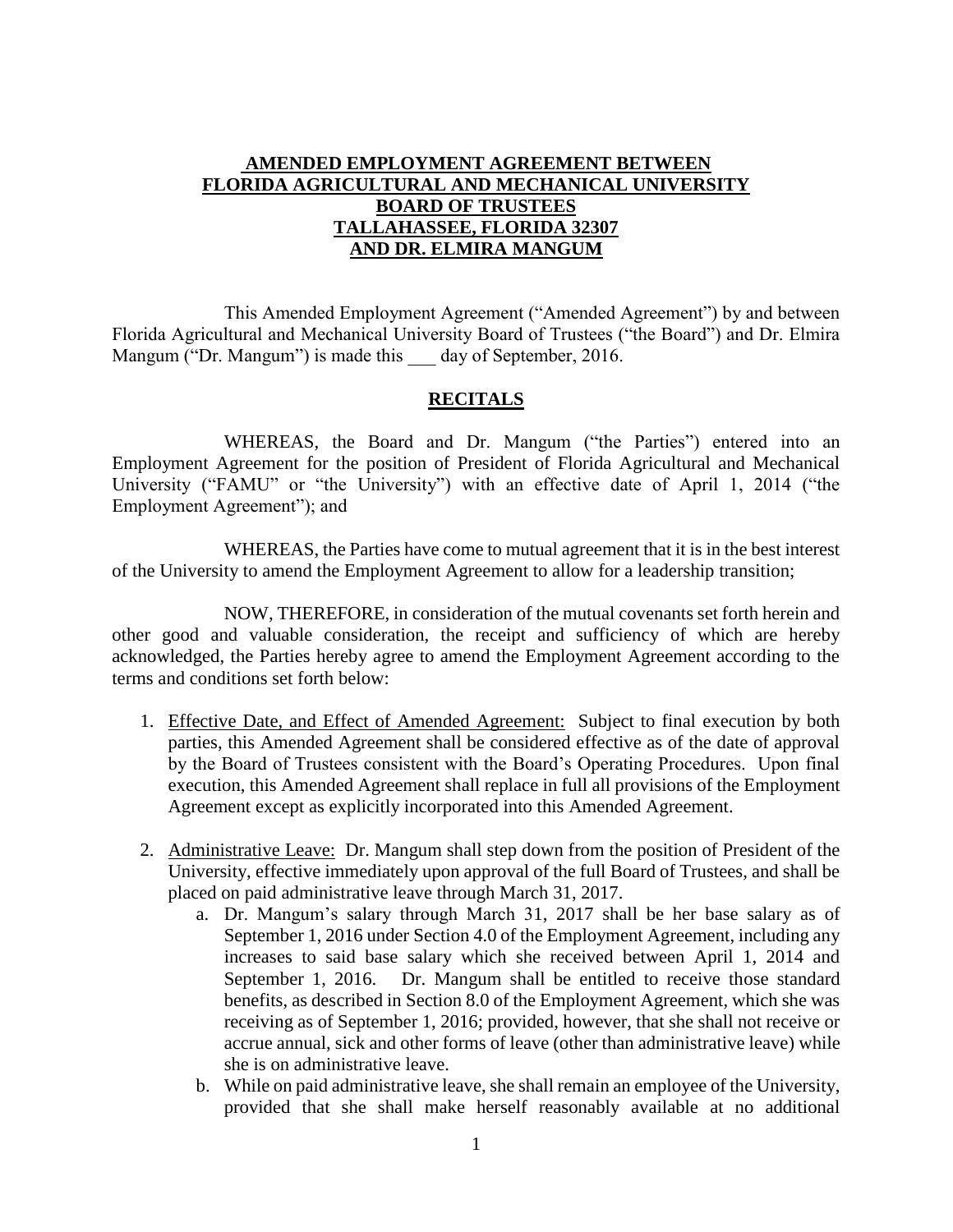compensation for consultation and advice to the Board, the interim president and, if applicable, the next president, including, but not limited to providing a list of pending items with the associated deadlines and responsible leads ( short term and long term) that pertain to the University's operation (accreditations, plan submissions, etc.).

- 3. Sabbatical: Effective April 1, 2017, Dr. Mangum shall be entitled to receive a sabbatical of up to twelve (12) months' duration, provided that, if Dr. Mangum commences employment outside of the University during the sabbatical, said sabbatical shall terminate effective on the day before commencement of such outside employment. While on sabbatical, Dr. Mangum shall receive (a) a salary equal to her base salary as of September 1, 2016, and (b) health insurance benefits to the same extent as provided during her term as President. While on sabbatical, Dr. Mangum shall engage in customary professional development activities.
- 4. Tenured faculty position: Dr. Mangum shall have the option upon completion of her sabbatical to be employed as a Tenured Professor in the College of Education at the University, with all the rights and privileges afforded to such appointment.
	- a. Said Tenured Professor position shall subject to the same Board regulations, policies and procedures available to other tenured faculty of the University, and shall be governed by the collective bargaining agreement for the faculty and the Board's regulations, policies and procedures regarding tenure, except to the explicitly provided otherwise under this Amended Agreement.
	- b. During the first year of her post-sabbatical faculty position, Dr. Mangum shall receive a base salary equal to ninety percent (90%) of her base salary as of September 1, 2016. After the first year of her post-sabbatical faculty position, Dr. Mangum shall receive a base salary equal to that of the highest paid professor of the University. For purposes of this Amended Agreement, the definitions of "Tenured Professor" or "faculty position" shall not include senior executive, administrative or academic administrative positions of the University such as provost, vice president, associate or assistant vice president, dean, director, department chair or any other position at the University defined as "at will."
	- c. Dr. Mangum shall notify the Board by October 2, 2017 whether or not she wishes to return to the University to assume the Tenured Professor position described in this Paragraph 4.
- 5. Presidential Residence: Dr. Mangum shall vacate the President's residence within thirty (30) days after the effective date of her stepping down from the presidency. Dr. Mangum shall receive up to \$7,500 in reasonable moving expenses to move out of the President's residence.
- 6. Legal Fees: Dr. Mangum shall be reimbursed for legal fees in the amount of \$6,500.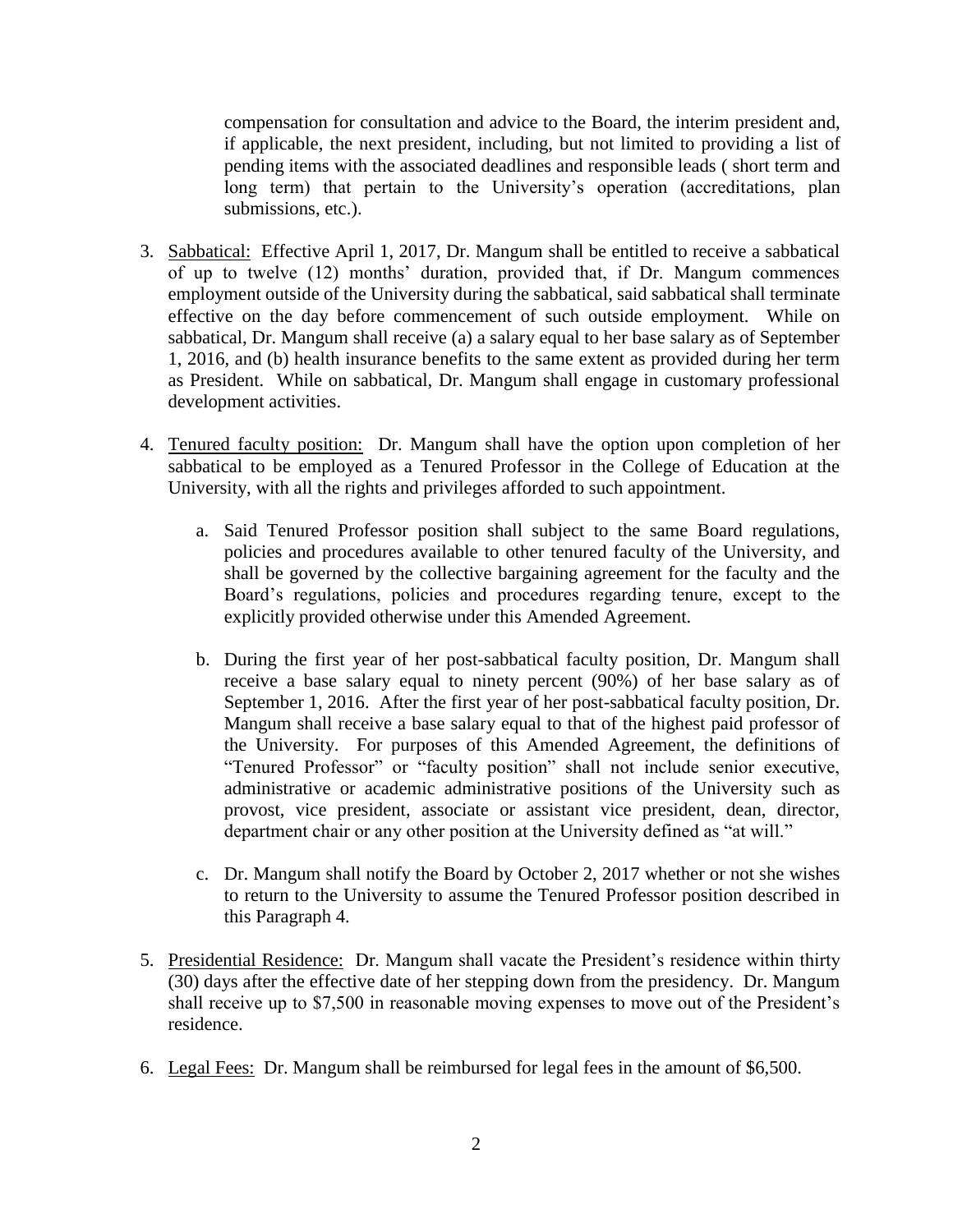7. Taxation: **The Board and FAMU make no representation as to the taxability of the amounts paid to Dr. Mangum under paragraphs 6 and 7 of this Amended Agreement. Dr. Mangum agrees to pay federal or state taxes, if any, which are required by law to be paid with respect to said payments. Moreover, Dr. Mangum agrees to hold FAMU and the Board harmless from any interest, taxes or penalties assessed against FAMU by any governmental agency as a result of the non-payment of taxes on any amounts paid to Dr. Mangum under the terms of this Amended Agreement.**

## 8. GENERAL RELEASE OF CLAIMS.

- a. Dr. Mangum hereby knowingly and voluntarily releases and forever discharges the Board, the University, its parents, predecessors, successors, assigns, subsidiaries, affiliates, and insurers, and their past, present and future directors, officers, employees, agents, insurers and attorneys, both individually and in their capacities as directors, officers, employees, agents, insurers and attorneys (collectively "Releasees") of and from any and all claims (including but not limited to actions for compensatory damages, pain, suffering and emotional distress), whether known, unknown, anticipated, unanticipated, disclosed or undisclosed, against any of the Releasees which Dr. Mangum has or might have as of the date of execution of this Amended Agreement, including, but not limited to, any claims arising out of or in any way connected with Dr. Mangum's employment or termination of employment with the Board and FAMU. Such claims include, but are not limited to, any claim that has been, could have been or could be alleged under:
	- Title VII of the Civil Rights Act of 1964, as amended;
	- The Civil Rights Act of 1991;
	- Sections 1981 through 1988 of Title 42 of the United States Code, as amended;
	- The Employee Retirement Income Security Act of 1974 ("ERISA"), as amended (except for any vested benefits under any tax qualified benefit plan);
	- The Immigration Reform and Control Act, as amended;
	- The Americans with Disabilities Act of 1990 (the "ADA"), as amended;
	- The Age Discrimination in Employment Act of 1967 (the "ADEA"), as amended;
	- The Family and Medical Leave Act of 1993, as amended;
	- The Equal Pay Act;
	- The Fair Credit Reporting Act;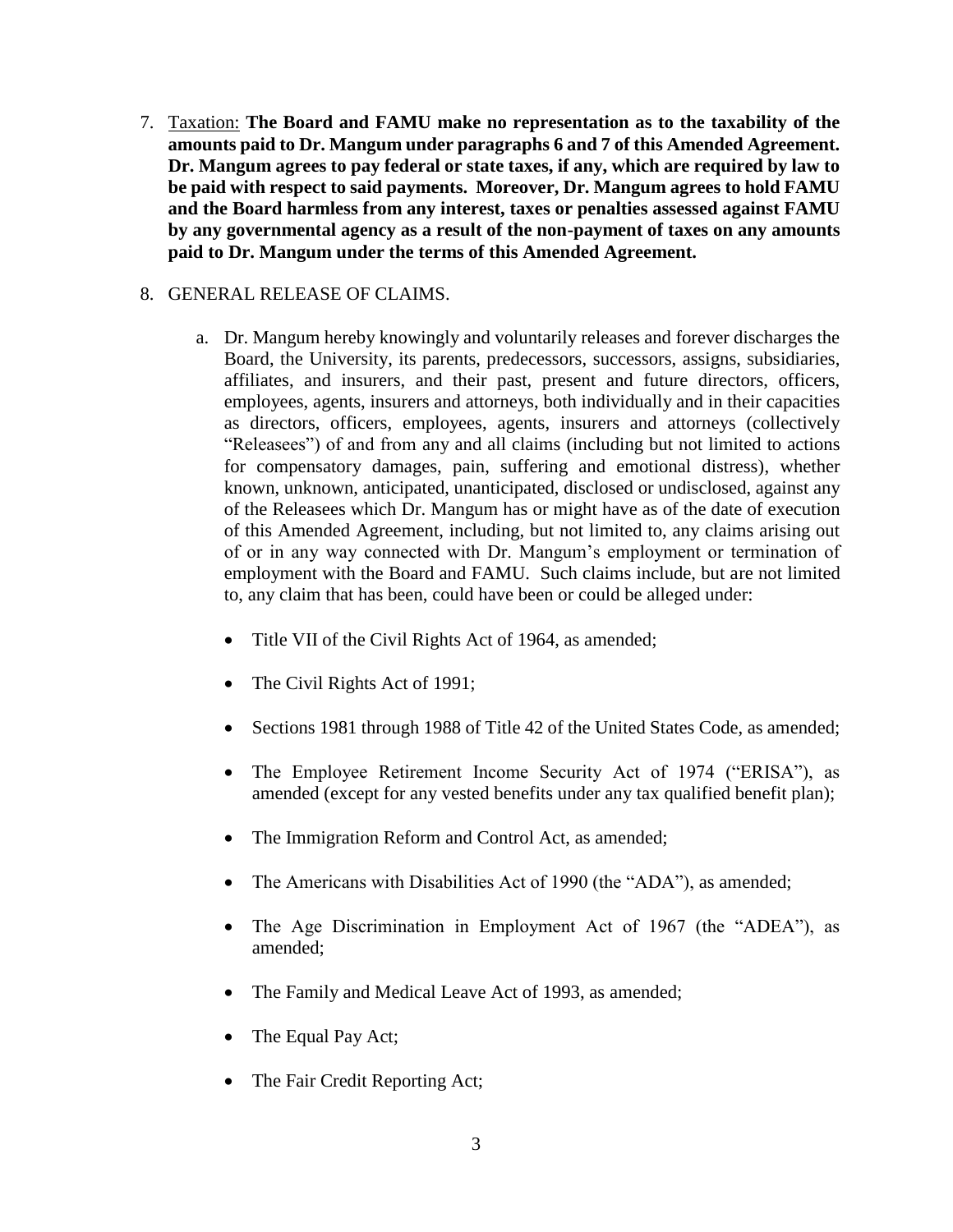- The Worker Adjustment and Retraining Notification Act, as amended;
- The Occupational Safety and Health Act, as amended;
- The Sarbanes-Oxley Act of 2002;
- The National Labor Relations Act;
- The Genetic Information Nondiscrimination Act of 2008;
- The Florida Civil Rights Act Fla. Stat.  $\S$  760.01, et seq.;
- Florida's Private-Sector Whistle-blower's Act Fla. Stat. § 448.101, et seq.;
- Florida's Statutory Provision Regarding Retaliation/Discrimination for Filing a Workers Compensation Claim – Fla. Stat. § 440.205;
- Florida's Statutory Provision Regarding Wage Rate Discrimination Based on Sex – Fla. Stat. § 448.07;
- The Florida Equal Pay Act Fla. Stat. § 725.07;
- The Florida Omnibus AIDS Act Fla. Stat. § 760.50;
- Florida's Statutory Provisions Regarding Employment Discrimination on the Basis of and Mandatory Screening or Testing for Sickle-Cell Trait – Fla. Stat. §§ 448.075, 448.076;
- Florida's Wage Payment Laws, Fla. Stat. §§ 448.01, 448.08;
- Florida's Domestic Violence Leave Act Fla. Stat. §741.313;
- Florida's Preservation & Protection of Right to Keep & Bear Arms in Motor Vehicles Act – Fla. Stat. §790.251;
- Florida's General Labor Regulations, Fla. Stat. ch. 448;
- Any other federal, state or local civil or human rights law or any other local, state or federal law, regulation or ordinance;
- Any public policy, contract, tort, or common law; or
- Any claim for costs, fees, or other expenses including attorneys' fees incurred in these matters.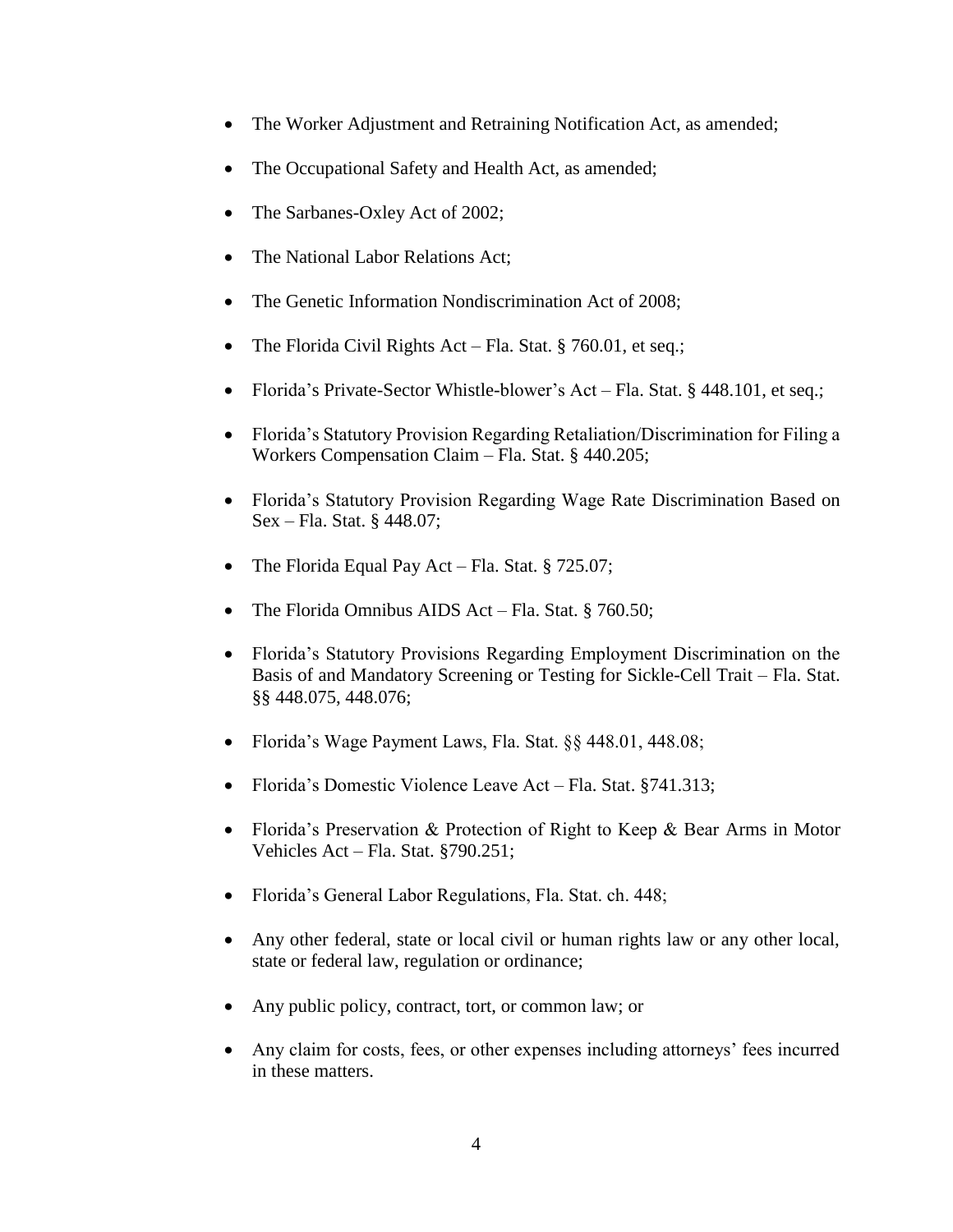If any claim is not subject to release, to the extent permitted by law, Dr. Mangum waives any right or ability to be a class or collective action representative or to otherwise participate in any putative or certified class, collective or multi-party action or proceeding based on such a claim in which the University, the Board or any other Releasee identified in this Amended Agreement and the Employment Agreement is a party.

- b. Notwithstanding any statement to the contrary in this Agreement, nothing in this Agreement shall waive or release claims by Dr. Mangum which (i) arise after the effective date of this Agreement; (ii) are to enforce the terms of this Agreement; or (iii) relate to her benefits under any pension or retirement plan sponsored by the University.
- c. **DR. MANGUM IS ADVISED THAT SHE HAS UP TO TWENTY-ONE (21) CALENDAR DAYS TO CONSIDER THIS AMENDED AGREEMENT. IF SHE ELECTS NOT TO TAKE TWENTY-ONE (21) DAYS TO SIGN THIS AMENDED AGREEMENT, SHE ACKNOWLEDGES THAT THE PERIOD OF TIME USED BY HER PRIOR TO SIGNING THIS AMENDED AGREEMENT WAS AMPLE TIME TO CONSIDER AND REVIEW THIS AMENDED AGREEMENT. DR. MANGUM ALSO IS HEREBY ADVISED TO CONSULT WITH AN ATTORNEY PRIOR TO HER SIGNING OF THIS AMENDED AGREEMENT AND ACKNOWLEDGES THAT DR. MANGUM HAS DONE SO.**

**DR. MANGUM AGREES THAT ANY MODIFICATIONS, MATERIAL OR OTHERWISE, MADE TO THIS AMENDED AGREEMENT, DO NOT RESTART OR AFFECT IN ANY MANNER THE ORIGINAL UP TO TWENTY-ONE (21) CALENDAR DAY CONSIDERATION PERIOD.** 

**DR. MANGUM FREELY AND KNOWINGLY, AND AFTER DUE CONSIDERATION, ENTERS INTO THIS AMENDED AGREEMENT INTENDING TO WAIVE, SETTLE AND RELEASE ALL CLAIMS DR. MANGUM HAS OR MIGHT HAVE AGAINST RELEASEES.**

- 9. Personal Contract: The obligations and duties of Dr. Mangum shall be personal and not assignable or delegable in any manner whatsoever. This Amended Agreement shall be binding upon the heirs, administrators, personal representatives, successors and assigns of both Parties.
- 10. Non-Disparagement: Each Party agrees that they shall not defame, disparage, or impugn the other Party, their employees, agents or Releasees at any time to any person or entity.
- 11. Severability: The invalidity or unenforceability of any provision of this Amended Agreement shall not affect the validity or enforceability of any other provision of this Amended Agreement and this Amended Agreement shall be construed and enforced in all respects as if the invalid or unenforceable provision is not contained herein.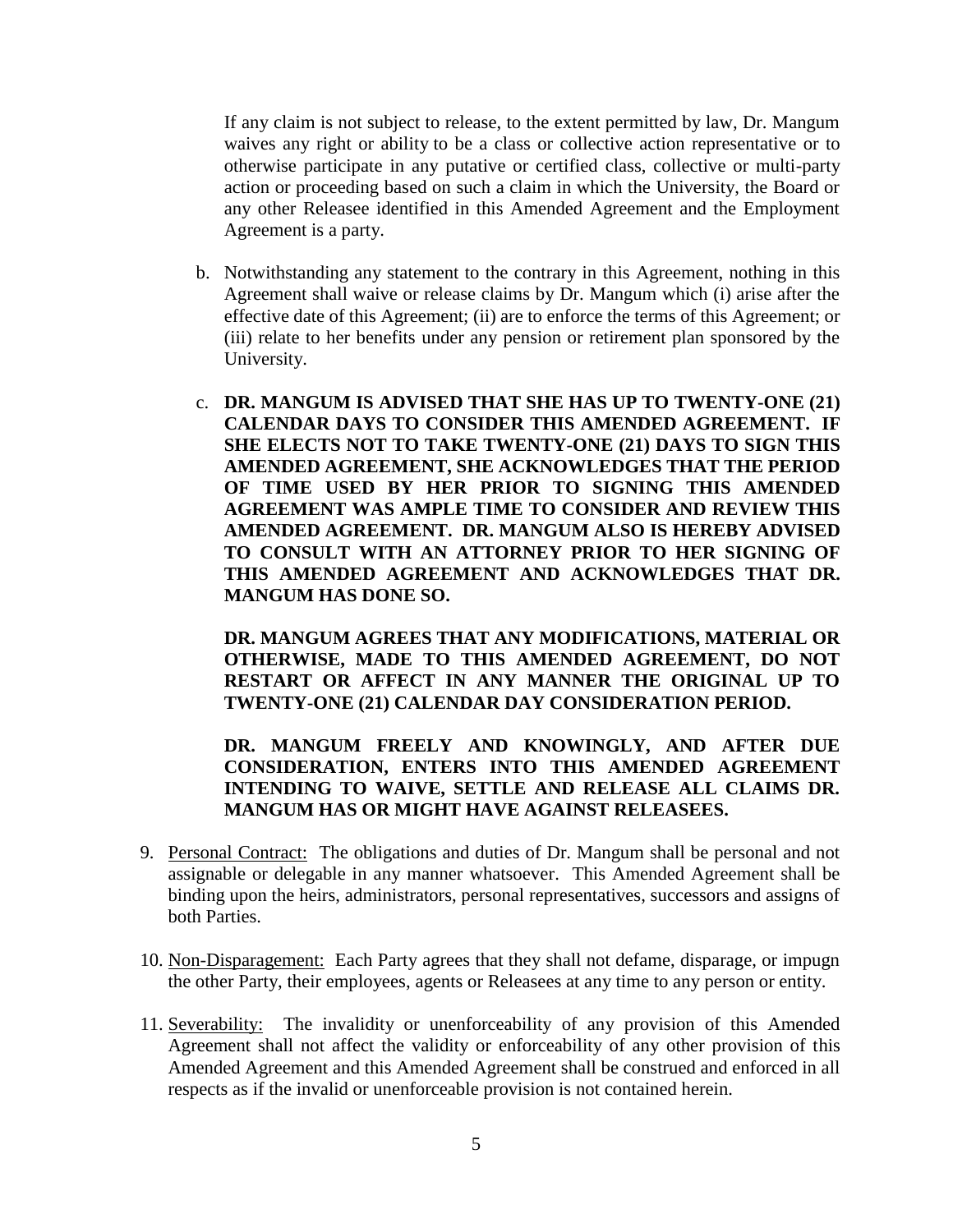- 12. Waiver: Any Party's failure to enforce strict performance of any covenant, term, condition, promise, agreement or undertaking set forth in this Amended Agreement shall not be construed as a waiver or relinquishment of any other covenant, term, condition, promise, agreement or undertaking set forth herein, or waiver or relinquishment of the same covenant, term, condition, promise, agreement or undertaking at any time in the future.
- 13. Counterparts: This Amended Agreement may be executed in counterparts, and by the Parties on separate counterparts each of which, when so executed, shall constitute but one of the same instrument.
- 14. No Trust Fund: Nothing contained herein and no action taken pursuant to the provisions of this Agreement shall create or be construed to create a trust of any kind.
- 15. Governing Law: This Amended Agreement shall be construed and interpreted and the rights of the Parties determined in accordance with the U.S. and Florida Constitutions and Laws as constitutionally permissible, and the regulations, policies and procedures of the Florida Board of Governors and FAMU Board of Trustees, as now existing or hereinafter promulgated. The Parties hereby agree to submit to the jurisdiction of Florida courts and federal courts located in Florida. Further, the Parties agree that proper venue for any suit concerning this Amended Agreement shall be Leon County, Florida, or the Federal Northern District of Florida.
- 16. Entire Agreement and Modification: This Amended Agreement sets forth the entire agreement between the Parties and shall govern the respective duties and obligations of the Parties, superseding any other written or oral representations, statements, negotiations or agreements to the contrary, including without limitation the Employment Agreement. This Amended Agreement may be modified or amended only by mutual written consent of the Parties.
- 17. Public Disclosure: The Parties acknowledge that this Amended Agreement is subject to the Florida Public Records Law, Chapter 119, Florida Statutes, or other provisions, and may therefore be subject to disclosure by and in the manner provided by law.
- 18. Headings and Miscellaneous: The headings contained in this Amended Agreement are provided for convenience only and shall not be considered in construing, interpreting or enforcing this Amended Agreement. The terms "Board," "FAMU Board of Trustees," "University" and "FAMU" as used herein, where applicable or appropriate, shall be deemed to include or refer to any duly authorized board, committee, officer or employee of said entity.
- 19. Legal Representation: Dr. Mangum acknowledges that she has had the opportunity to consult with an attorney of her choice prior to execution of this Amended Agreement. Dr. Mangum acknowledges that she has not relied on any representations, promises, or agreements of any kind made to her in connection with her decision to sign this Amended Agreement, except those set forth in this Amended Agreement.